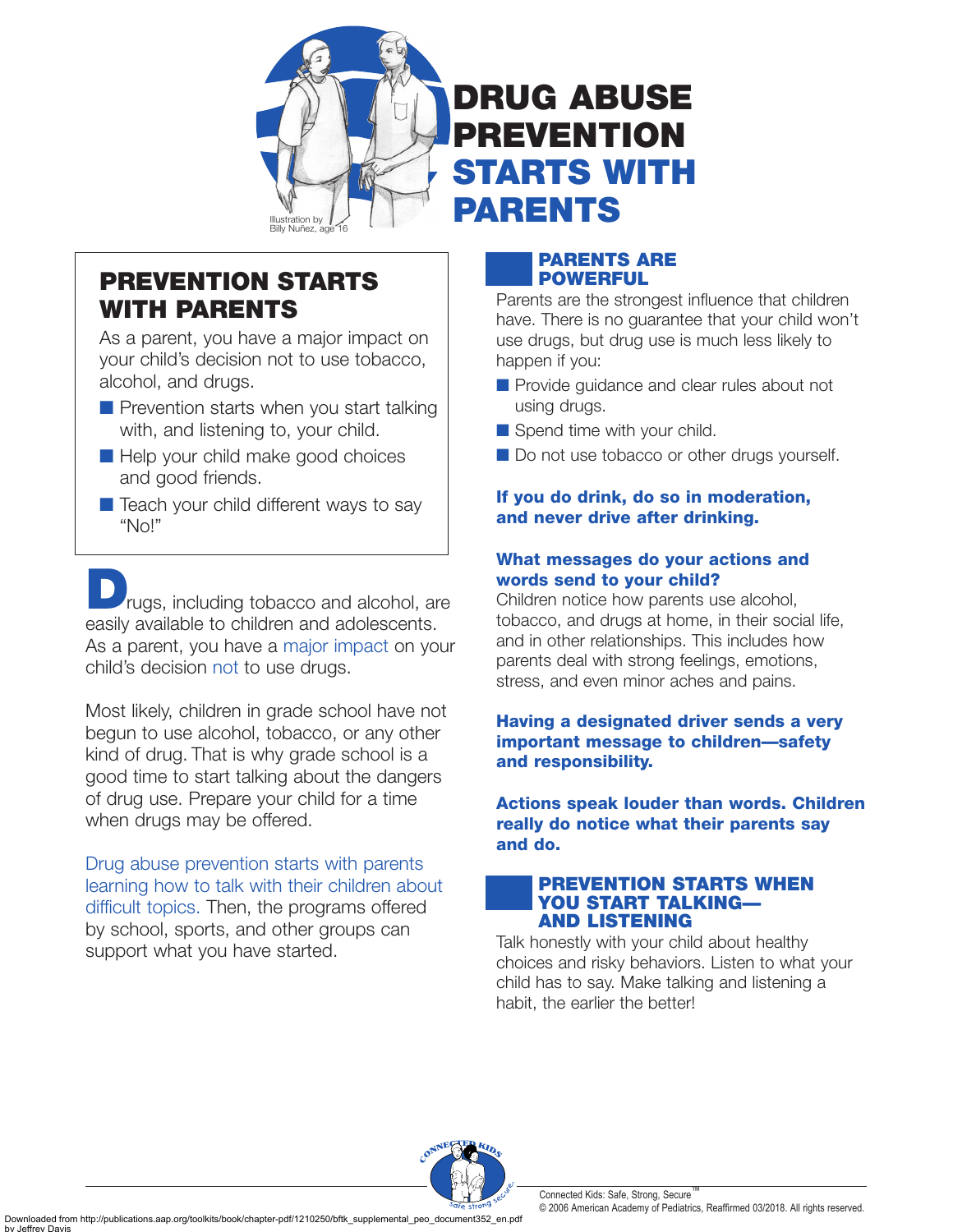## **Learn the facts about the harmful effects of drugs.**

Talk with your child about the negative effects alcohol and drugs would have on their brains and bodies and their ability to learn or play sports. Ask your pediatrician about the other dangers of drug use.

## **As part of your regular safety conversations, talk about avoiding tobacco, alcohol, and drug use.**

#### **Be clear and consistent about family rules.**

It does not matter what other families decide; your family rules show your family values.

#### **Correct any wrong beliefs your child may have.**

- "Everybody drinks."
- "Marijuana won't hurt you."

### **Avoid TV programs, movies, and video games that glamorize tobacco, alcohol, and drugs.**

Since it's hard to escape the messages found in music and advertising, discuss with your child the influence these messages have on us.

#### **Find time to do things together.**

Eating together as a family is a good time to talk and learn about what's going on.



# **MAKING SMART CHOICES**

It's a parent's job to use love and experience to correct mistakes and poor choices.

By using a mix of praise and criticism, you can correct your child's behavior without saying your child is bad. This helps children build self-confidence and learn how to make healthy and safe choices. In time, making smart choices on their own will become easier.

**Let children know you care about them. Talk with them about being safe.**

## **HELP YOUR CHILD MAKE GOOD CHOICES AND FRIENDSHIPS**

A good sense of self-worth and knowing what is right and wrong will help your child say "No!" to drugs and other risky behaviors. Help your child by

- Noticing efforts as well as successes.
- Praising for things done well and for making good choices.

## **Encourage positive friendships and interests.**

- Check to see that the friends and neighbors your child spends time with are safe and have values similar to yours.
- Find ways to get your child involved in sports, hobbies, school clubs, and other activities. These usually are positive interactions that help develop character and lead to good peer relationships.
- Look for activities that you and your child or the entire family can do together.

#### **Help your child learn the importance of being a responsible individual and what it means to be a real friend.**

Children need to learn that doing something they know is wrong is not a good way to "fit in" or feel accepted by others.

Remind your child that real friends do not:

- Ask friends to do risky things like use alcohol, tobacco, or drugs.
- Reject friends when they don't want to do something that they know is wrong.

PAGE 2 **DRUG ABUSE PREVENTION STARTS WITH PARENTS**

Connected Kids: Safe, Strong, Secure

Downloaded from http://publications.aap.org/toolkits/book/chapter-pdf/1210250/bftk\_supplemental\_peo\_document352\_en.pdf

effrey

<sup>© 2006</sup> American Academy of Pediatrics, Reaffirmed 03/2018. All rights reserved.